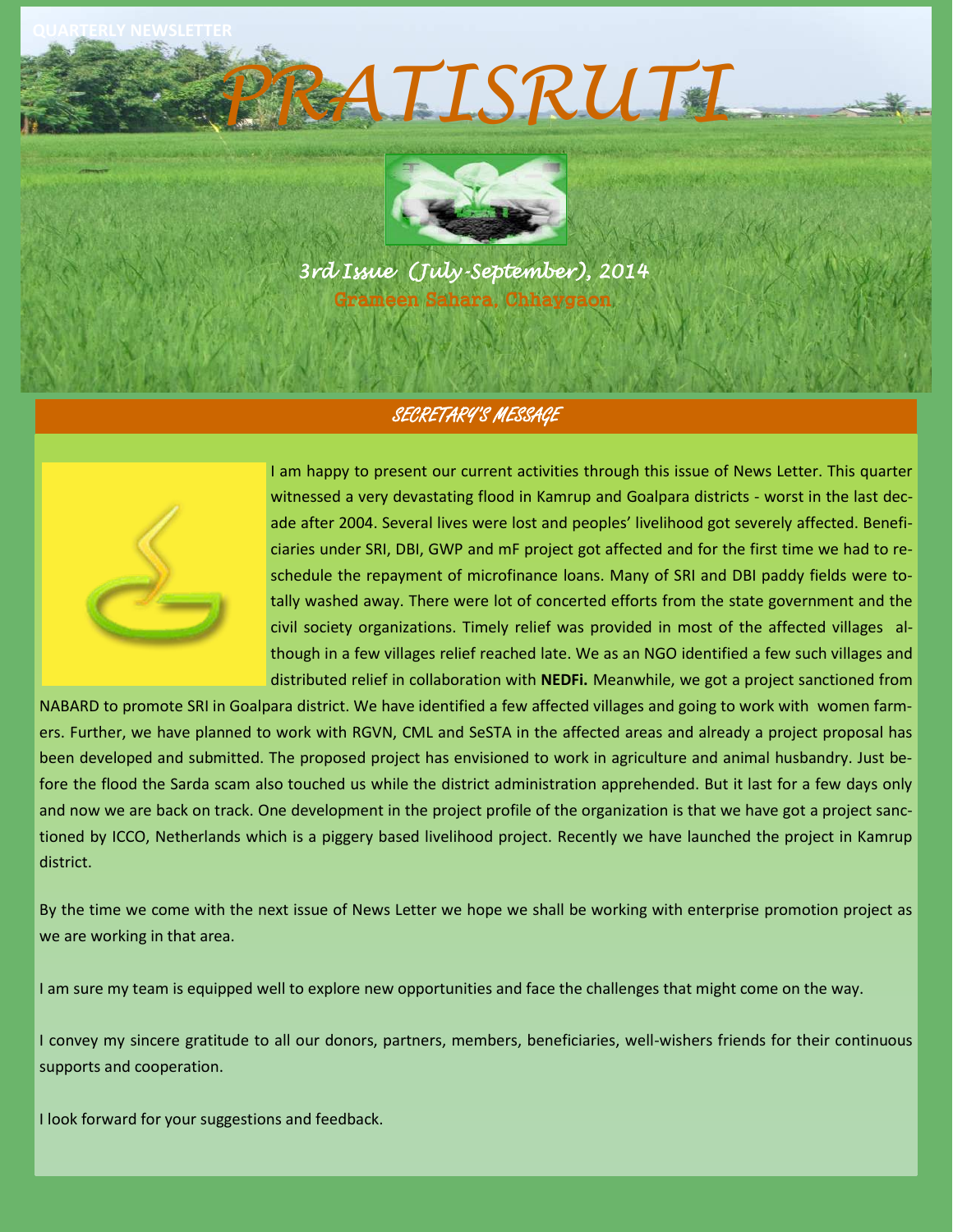#### **ICCO project**

**The ongoing ICCO project in the district of Goalpara and Kamrup in the form of consortium of three organizations (Grameen Sahara, Assam Mahila Samata Society and Reach India) is of 10 months old. Experiencing the implementation of project in consortium mode the project overall especially in Goalpara is yet to take a shape. The Kamrup district is running well and working towards attainment of sustainability. Last two months of the first year of implementation is yet to finish and it is hoped that the major tasks has been accomplished. Other than the training of machines and machine distribution in Kamrup all the activity has been implemented in the field. Due to lack of supply of proper machines within the budget amount this specific activity in Kamrup are in delay. Already A machine has been designed by Grameen Sahara and testing of the newly designed machine had already been done in the field and the participants of the project was quite satisfied with the performance of the machine. To have more results on its performance ten machines has been ordered for manufacturing which will be tested during the training of the project participants on use of machines for multiplying the production of Eri Yarn .**

#### **Exposure Visit**

**A group of 23 Students, along with one of their faculty from Tata Institute of Social Sciences, has visited Grameen Sahara during the month of September'2014. They had conducted a field visit of Golden weavers' project and also DBI locations. After the visit they remarked as the visit was very impactful for them and they have been able to gain knowledge from it.**

# **Training for all the staff of Grameen Sahara**

**Grameen Sahara in collaboration with KABIL (a charitable organization by the Government of India) organized a two days training program in the month of August, 2014,by covering almost all the staff of Grameen Sahara . In the particular training program, Mr. Achintya Ghosh along with his co-worker from KABIL, has endeavored to provide a qualitative motivational training for the staff for enhancing their skills in their working field so as to create a significant impact upon the life and livelihood of the people in the relevant fields. The purpose was to motivate the team how to work together with their colleagues in an organization and also for bringing ahead the organization towards a peak level.** 

## **Grameen Sahara Golden Weavers' Project**

**After successful completion of the second phase on 30th June 2013, the Tata Trust has sanctioned its fund support for the third phase in January 2014. We have successfully completed 9 months of the third phase. Major objectives of the third phase are as follows-**

- **1. To provide business support to the existing shareholders.**
- **2. To provide 300 number of spinning machines to the producer beneficiaries.**
- **3. To give capacity building training in the field of spinning machines as well as quality enhancement.**
- **4. To provide capacity building support to the members towards understanding of producer organization.**
- **5. To provide marketing support as well as participation in the trade fare.**
- **6. To provide capacity building support to the board members for efficient and strong governance.**

| <b>Period</b> | No. of<br><b>Benefi-</b><br>ciaries | No. of<br><b>Village</b><br>Cover-<br>age | <b>Community wise Coverage</b> |           |            |               |              |
|---------------|-------------------------------------|-------------------------------------------|--------------------------------|-----------|------------|---------------|--------------|
|               |                                     |                                           | <b>SC</b>                      | <b>ST</b> | <b>OBC</b> | Mi-<br>nority | Gen-<br>eral |
| <b>Mar'12</b> |                                     |                                           |                                |           |            |               |              |
|               | 3774                                | 67                                        | 170                            | 355       | 1019       | 1580          | 650          |
| <b>Mar'13</b> |                                     |                                           |                                |           |            |               |              |
|               | 4500                                | 68                                        | 174                            | 344       | 1157       | 2002          | 823          |
| <b>Sep'14</b> |                                     |                                           |                                |           |            |               |              |
|               | 5000                                | 70                                        | 174                            | 334       | 1157       | 2502          | 823          |

#### **Community-wise Distribution Beneficiaries of Golden Yarn Project**

**We have already started conducting skill building training in the field of spinning in two centers namely Jambari and Takaradia, Islampur, Gumi villages. A total of seven numbers of such trainings have been already done in the respective centers .We have also developed a low cost electronic spinning with local expertise and the prototype is functioning well and fine. We have ordered for 10 no. of such machine to a local manufacturer. The process is on and we hope to get the final products by November..**

**The beneficiaries which have been trained on Natural Dyeing unber the CSR initiative of North Eastern Development Finance Corporation (NEDFi). Numbering 40, for which we have arranged marketing facility by displaying their products in various expos held locally and outside Assam.**

**As for backward linkages for in pre cocoon sector we have identified cocoon rearers in Goalpara district. These individuals have been formed into a cluster which has been further linked to the Central Silk Board (CSB) as well as with State Sericulture Department. Central Silk Board(CSB) has provided training to 15 no of rearers.**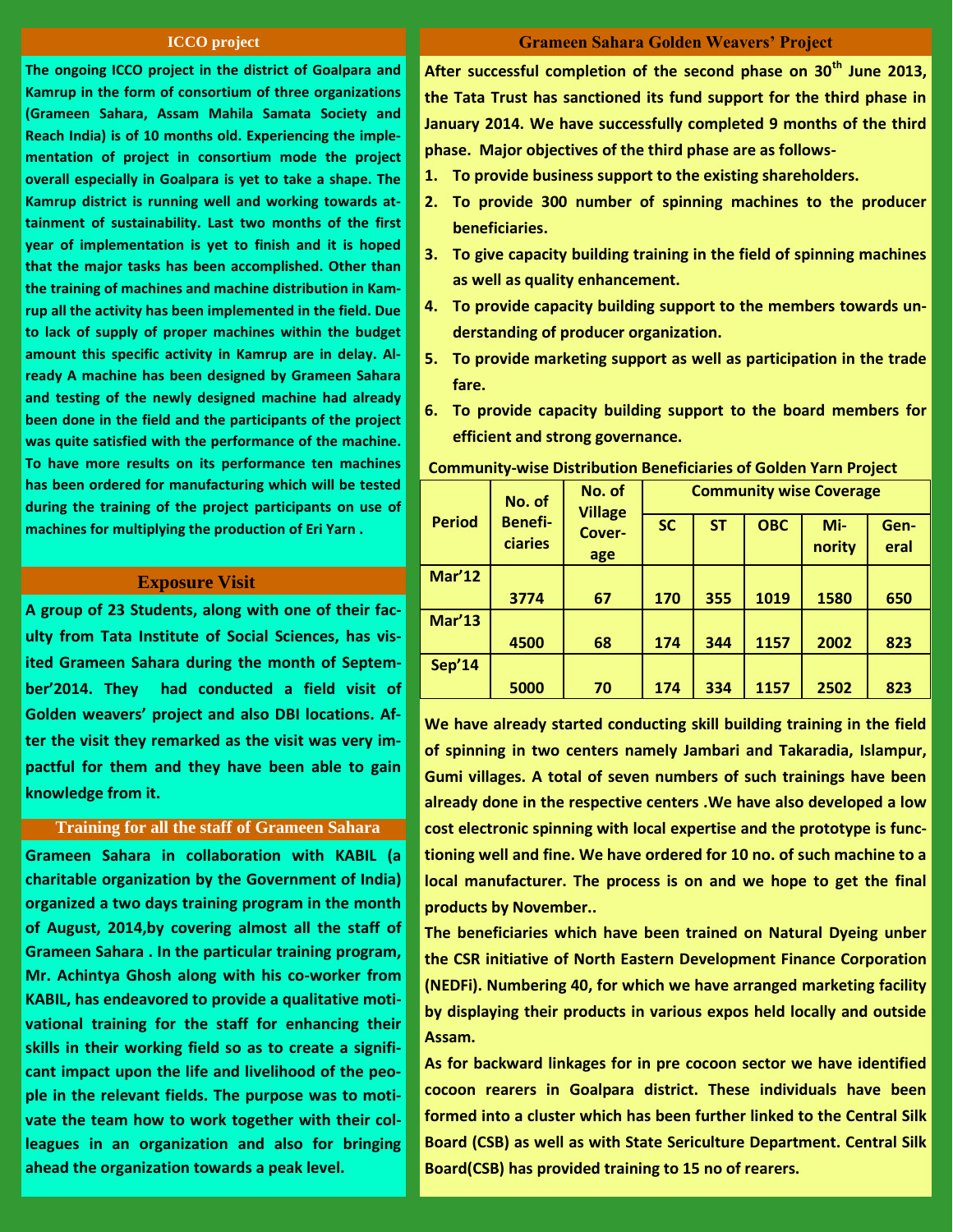**As per planning 824 farmers of Kushdhowa, Rongjuli, Matia and Krishnai development blocks adopted SRI for paddy cultivation in this Sali season. But the recent flood occurred in this district made a huge damaged in the SRI Paddy fields. Out of 824 fields of SRI farmers 563 farmers had lost their crops in 471 bighas of land in total. Only a few fields were partially damaged where the SRI flags are still showing their existence in those fields, but it can be assumed that the outcomes of these fields will not make satisfy the farmers as per expectation.The farmers of all the four development blocks sacrificed huge loss of their kharif crops due to the recent flood. They have now no other option except involving themselves in Rabi Crops in large volume. Keeping it in our mind we prepared a work plan to make the farmers aware for adoption of SRI in winter Paddy (Boro) and in other Rabi Crops. We have targeted 1200 farmers for this season including 45 women SHG members. Within first week of November we will complete all the training programs on POPs of these crops for the farmers by some Resource Persons. Some inputsseeds, EM1 for compost manufacturing, some agri-tools have already been distributed in those areas where the training programs have already been conducted.** 

# **Training for staff of ABLP:**

**On 29th of August 2014 Dr. Ayub Ali Ahmed (Agronomist) and Dr. Kusum Kumar Deka (Sr. Scientist) from Horticulture Research Station, Kahikuchi, Guwahati visited Grameen Sahara on a training workshop organized by SRI project officials. The workshop so organized had two sessions necessitating a training programme on System of Crop Intensification followed by an interaction programme on seed certification and cultivation practices of Rabi crops. Dr. Ahmed with his sporting nature shared his plethora of knowledge having on SRI Paddy cultivation with trainees including agronomical aspects related to SRI. Dr. Deka threw light on Seed Certification, variety of seeds & practices of cultivating various Rabi Crops. The sessions went majorly informative also covering methodological exercises during fertilizer application both organically and in-organically prior harvesting. Apart from the Project heads, all the executives of the ABLP were took part in the training program to upgrade themselves.**

## **System of Rice Intensification Diversion Based Irrigation Project**

**Destruction in DBI Villages: The recent flood occurred in Goalpara and Kamrup deeply effected in some of the DBI villages- Barmohora, Sengmari in Goalpara district and Sanyashipara in Kamrup district. The intake structures and the pipeline near the intake points totally damaged in these three locations because of stone sliding from upward due to the flood and heavy rainfall. Our Project Team Members have already prepared an action plan to prepare the damaged pipelines with the total participation of the villagers. Besides these three locations others locations were also affected partially.As per work plan the Team Members have been working with the beneficiaries to upscale the agricultural activities so that the beneficiaries can earn more income so that they can partially make up their huge loss due the recent flood. The Team Members concentrate their involvement in this job to encourage these farmers for the cultivation of some remunerative vegetables- Broccoli, Chili, Brinjal, Tomato, Mustard et. Even the Team Members have been trying to motivate the farmers for Boro Paddy Cultivation during winter season in a large volume.**

**According to the strategy of the project the organization has already conducted some skill development training programs for the project beneficiaries in all the locations. As per need of the beneficiaries we organized these training programs in every location conducted by some Scientists of Horticulture Research Station, Assam Agriculture University, Kahikuchi and District KVK, Kahikuchi.** 

**To encourage the beneficiaries we have already provided some seeds of some selected Rabi crops like-Mustard, Chili, Brinjal, Tomato, French bean, Radish, Cole crops, Corianders, Spinach, dwarf variety Cucumber, etc to the beneficiaries. They have already started the cultivation of these crops. The total visibilities of these crops will be resulted within a few days. The same activities have also been started in two demonstration fields- Jupangbari and Tulsibari as per work plan. A group of young farmers of Jupangbari has come forward to take the responsibility to be the volunteers of this job. Like Jupangbari the members of a Farmers' Group of Tulsibari have been involving themselves to demonstrate an ideal field of Rabi crops at their village. They have already given a brief idea about this demonstration through a special Training Program.**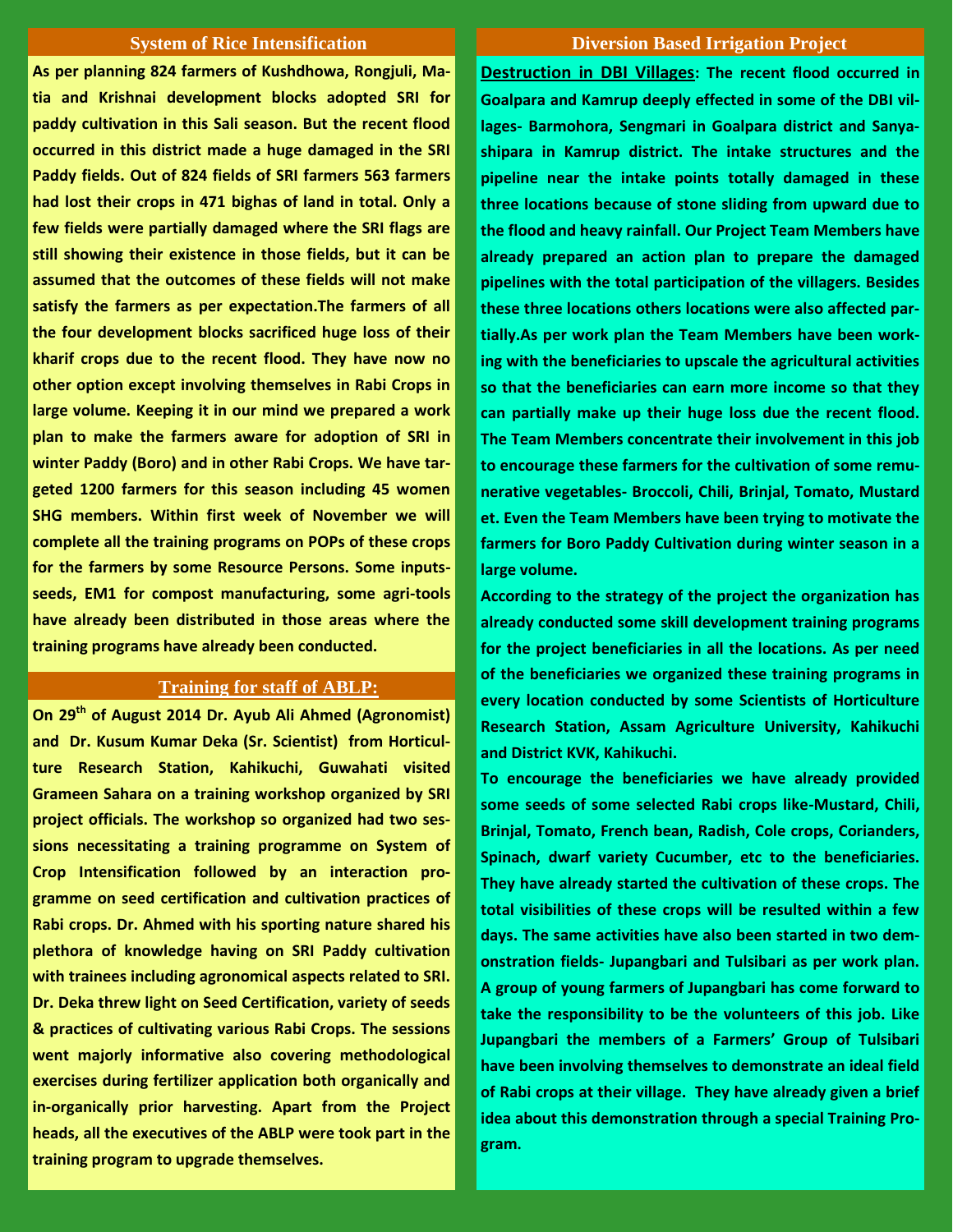# **Challenges met during the quarter**

**Microfinance institutions have to face lots of challenges towards its operations from time to time. Various factors both internal and external, greatly influence the whole sector. Alongside the funding crisis, various external factors like political instability, ethnic clashes and also due to some fraudulent organizations, the reputation of all microfinance institutions is going towards a negative direction. In the recent days many organizations like Saradha, Rose valley, Jeevan Surksha etc. which were mobilizing savings/deposits in a broader sense, have created an imbalance among the whole MF sector. The Supreme Court has asked the CBI i.e Central Bureau of Investigation to inquire into the business of 44 chit fund and private finance bodies over Odisha and beyond. Among others Microfinance also falls under the scanners of CBI and as Grameen Sahara is also carrying on microfinance services it could not escape from public misinterpretations. The whole incidence has stood as barriers in the operation of Grameen Sahara also during the last quarter.**

 **Due to unearthing of these financial scams, general public is losing their confidence on the financial institutions engage in mobilization of funds. It is absolutely necessary to identify the fraudsters and punish those culprits asap, which in turn will bring harmony into the microfinance sector, which will be ultimately beneficial to organizations like Grameen Sahara.** 

# **Grameen Sahara Microfinance Program: At a glance**

**Performance Report as on September'2014** 

**Sl. No. Particulars Performance No. of Branch 15 No. of Village 606 Total no. of Member 32763 No. of Active Borrower 14631 Loan Outstanding 133381793 On Time Repayment Rate 99.002% Portfolio at Risk (PAR)>30 days 0.90%**

**During the last quarter PAR>30 has increased 0.26% from 0.64% to 0.90% from previous quarter ending June, 2014. And there is dip in OTR by 0.46% from 99.46% to 99.00% as of September, 2014. However there is increase in CRR of 0.67% from 94.29% to 94.96% from previous quarter.**

**The decline in the portfolio quality is mainly due to flood. Due to unprecedented rain fall for one week and subsequent flood biggest flood since 1991 - in South west Kamrup, Goalpara and Garo Hills it has not been possible to collect the repayment for more than one week in the month of September, 2014. This natural curse has damaged lot of lives; live stocks, agriculture, and house hold assets of most of the families without exception to our borrowers. As on 30th September, 2014 the portfolio was INR 133381793/- as compared to INR 163640964/- as on 31st June, 2014. The main factors that slowed the growth rate are as follows:**

**Transformation of GSmF into NBFC.As part of transformation there is plan for all disbursement to be made by the new entity** 

# **Achievement so far: (A birth to Grameen Development & Finance Pvt. Ltd)**

**In between all the challenges faced during the last quarter, many positive indicators have knocked down. The transition phase of the NBFC has been completed in the last quarter alongside all the regulatory norms have been complied with. The process of name change of the NBFC from Sharnarthi Leasing & Finance P. Ltd has completed. Hence, the NBFC has started its operation in the name of Grameen Development & Finance Pvt. Ltd. At the beginning ,it had transferred only a part of total portfolio to NBFC and after completion of all regulatory compliances it has planned for further expansion by transferring the entire portfolio to the NBFC by 2015.**

**Recent development under NBFC:**

- **1. ROC, Shillong has issued a fresh CoR after name change on 08-08-2014.**
- **2. RBI, Guwahati has issued fresh CoR after name change on 18-08-2014.**

**Re-application for NBFC MFI classification is under process with RBI. Again in the last few days ago under NBFC one term loan has sanctioned from NEDFi.**

**and the loan portfolio of the old entity is allowed to come down gradually. As on 30th September, 2014 under NBFC's banner there was portfolio of INR 18871857/-. If we sum up both GSmF and NBFC's portfolio the total portfolio is INR 152253650/-. For this financial year there is planning to source funding through NBFC only .**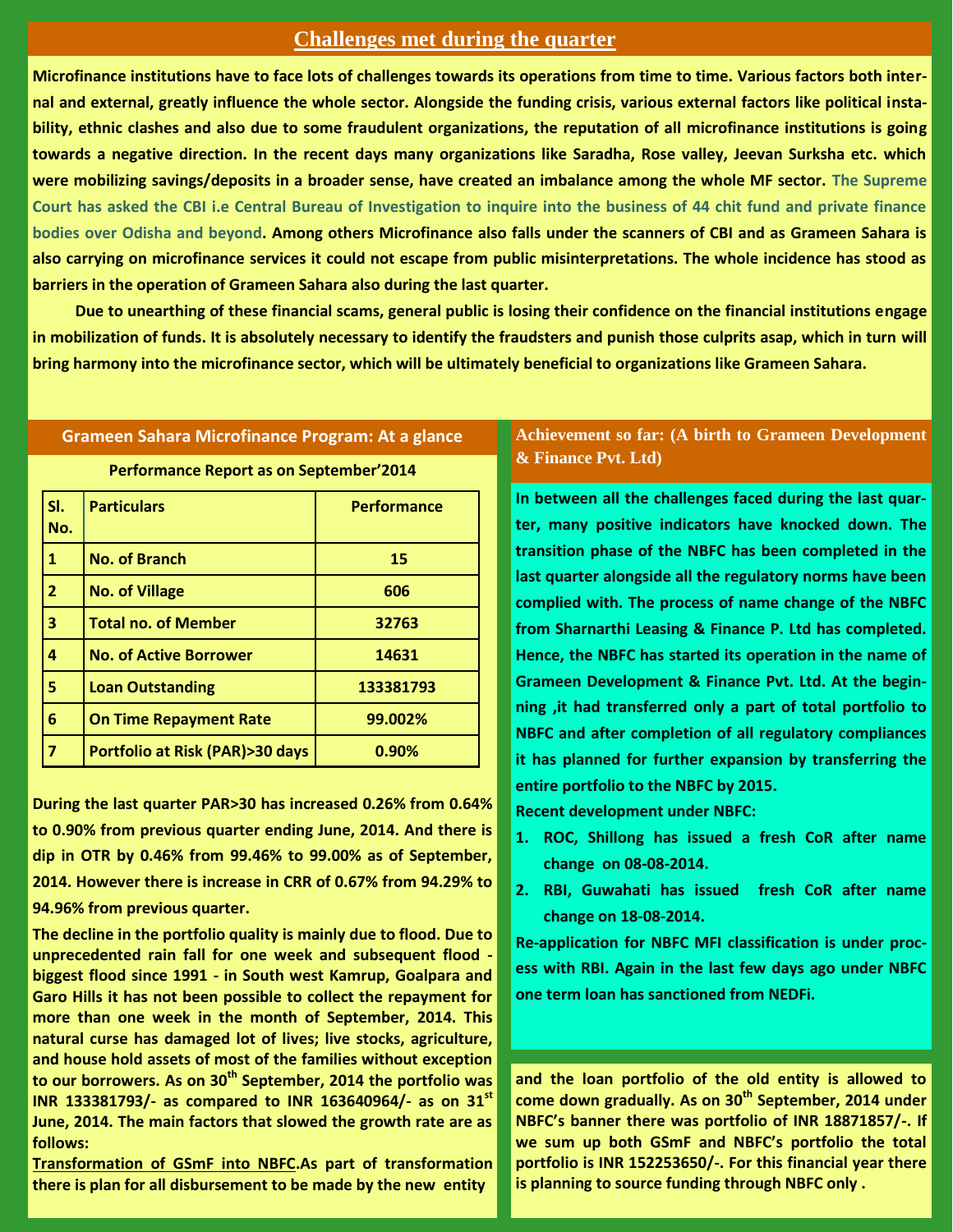# **Project-MKSP at a Glance**

**Starting with motivating a woman to talk to her neighboring women to form a SHG that would be nurtured and trained in different aspects of SHG management and possible livelihood generating activities by project professionals, the project MKSP is in the state of creating a forum of women in the form of Village organization (VO**). **Formation of VO will be followed by release of funds to VO to initiate the project activities, which are mostly livelihood generating. The Livelihood generating activities comprises of farming and non farming activities. The Individuals in the SHG would demand for funds through a comprehensive Micro-Credit plan (MCP) and funds will be released to her from her respective Village Organization. There will be continuous monitoring of released money, whether utilized properly, by the executive committee of the VO and needful handholding support would be facilitated whenever necessary.**

| S<br>L                  | <b>Activity</b>                                       | <b>Bon-</b><br>gaon     | Chhay-<br>goaon     | Sissi-<br><u>borgao</u><br>$\mathbf{n}$ | <b>Total</b><br>$Cov-$<br><u>ered</u> | Tar-<br>get           |
|-------------------------|-------------------------------------------------------|-------------------------|---------------------|-----------------------------------------|---------------------------------------|-----------------------|
| $\mathbf{1}$            | No. of vil-<br>lages work-<br>ing with                | $\overline{7}$          | 8                   | 6                                       | 21                                    | <b>30 in</b><br>3 yrs |
| $\overline{2}$          | No. of Ma-<br><b>Kisan</b><br>hila<br><b>Profiled</b> | 289                     | 386                 | 305                                     | 980                                   | 900                   |
| $\overline{\mathbf{3}}$ | No. of SHG<br><b>Adopted</b>                          | 17                      | 25                  | 14                                      |                                       |                       |
| $\overline{\mathbf{4}}$ | No. of new<br><b>SHG</b><br><b>Formed</b>             | 5                       | 12                  | 14                                      | 87                                    | 90                    |
| 5                       | <b>VO</b><br>No.<br>formed                            | $\overline{\mathbf{4}}$ | $\overline{\bf{4}}$ | 3                                       | 11                                    | 13                    |
| 6                       | No. of MK<br>adopted SRI<br>principles                | 32                      | 47                  | 10                                      | 89                                    | 450                   |

**Statistics shows impact, when one can experience smile on the peoples' face, acceptance by the community, trust within all the project stakeholders resulting into projection of enthusiasm through actions on the field by the people to meet the project's goal. Experiencing such impact lets the entire project team to envision a sustainable change towards mitigating prevailed socioeconomic disparities in the project locations. Taking project – MKSP as the base and institution building within the community as goal, it can be envisioned that there would be development of community lead Enterprises and businesses such that available resources and expertise of the people can be converted into wealth .**



Grameen Sal

In support of sustainable livelihood

**OFFICE ADDRESS**

# **GRAMEEN SAHARA**

**KULSHI ROAD, DUBJENI**

**CHHAYGAON**

**P.O & P.S: CHHAYGAON**

# **DIST: KAMRUP (ASSAM)**

**PIN: 781124**

**Email:grameensahara@gmail.com**

**Web: www.grameensahara.org Contact No: 0361-261927**

#### **PHOTO GALLERY**



**SRI FIELD IN GOALPARA DISTRICT BEFORE AND AFTER FLOOD**



**RRED IN DBI LOCATIONS DUE TO FLOOD**